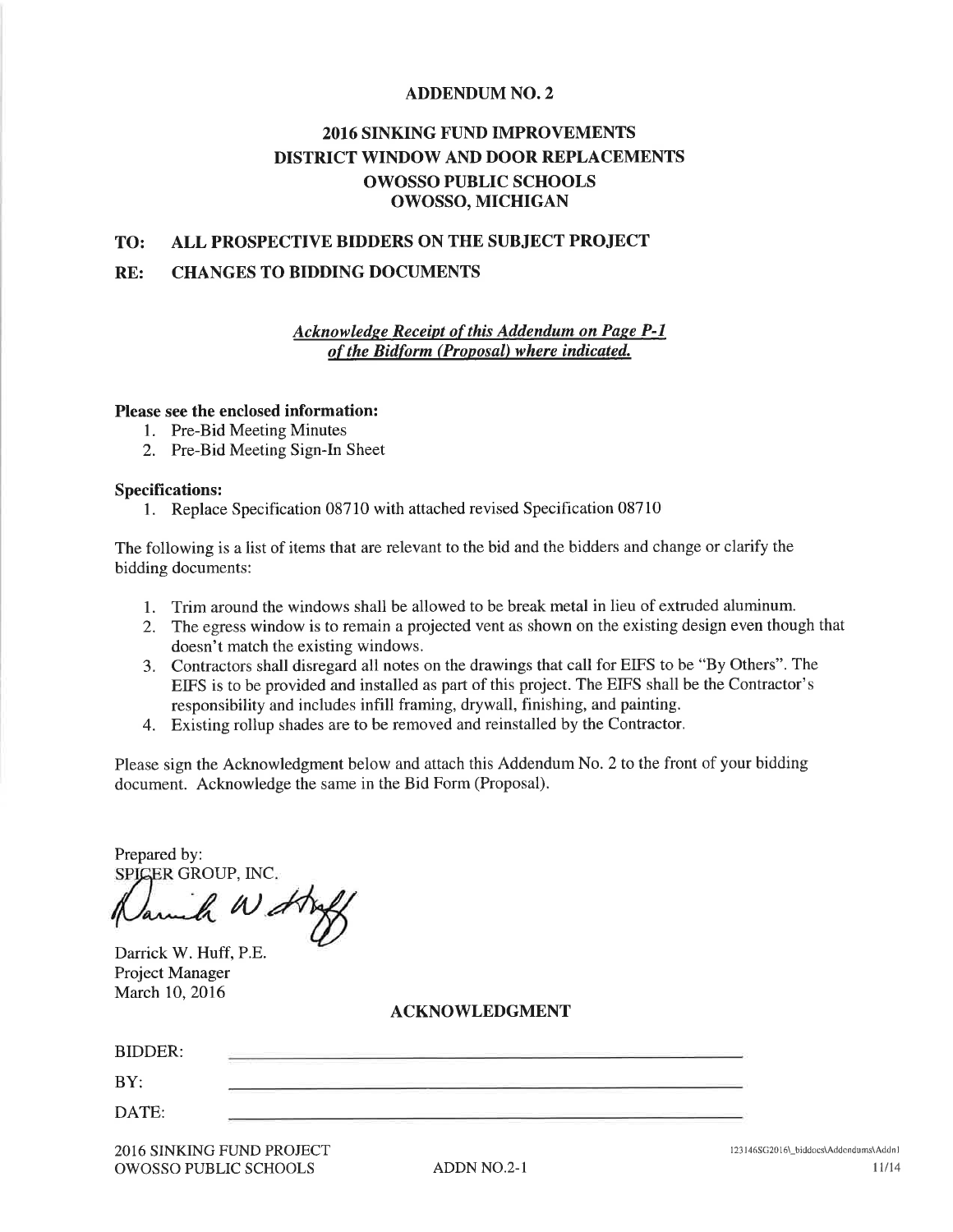

# **MEETING MINUTES**

# **2016 Sinking Fund Improvements District Window and Door Replacements Owosso Public Schools**

# **Mandatory Pre-Bid Conference Wednesday March 9, 2016 at 3:30 PM**

- 1. Introductions See attached Sign-In Sheet.
- 2. Addendum to be issued by Friday. Bid opening is **March 16, 2016 at 3:00 PM**.
- 3. This is not a prevailing wage job.
- 4. Substantial Completion **August 15, 2016** for all work, with final completion 1 week prior to the first week of school for the 2016 – 2017 school year.
- 5. Liquidated damages of \$500.00 per day are applicable for not completing the work within the allotted time, per the specification. (Agreement, Article 3)
- 6. State of Michigan background checks are required for all contractor personnel that are to be on site.
- 7. Contractors are encouraged to schedule a follow-up site visits by contacting: John Klapko, Director of Operations, Owosso Public Schools, (989) 729-5701. The building will be made available for Contractor inspection after students are out of the building, by appointment only.
- 8. "Owners Discretionary Allowance" funds are not the contractor's money. All funds not used will be a credited back to the Owner before final payment. (Section 01 20 00, Part 1.2, and Bid Form, Item 7)
- 9. All questions concerning plans and specifications are to be directed to Darrick Huff, Spicer Group, Inc. at (989) 754-4717, or darrickh@spicergroup.com
- 10. Work place safety is the responsibility of the Contractor.
- 11. The contractor, shall provide the owner with a proposed work plan for review and approval, prior to award of the contract.
- 12. Bi-weekly progress meetings will be held during construction. Meetings will be the responsibility of the General Contractor and attendance by all contractors and subcontractors working on this project is required.
- 13. All questions in this meeting will be addressed to all bidders via an addendum and posted the Spicer Group, Inc. website. As part of registering on the website for plans/specifications, you were asked to provide an email address. You will be notified through that email address when addendum(s) are posted to the website.
- 14. Contractor is responsible for all project coordination as discussed in Section 01 30 00, including but not limited to:

Q:\Proj2015\123146SG2015-2016 Owosso Schools Sinking Fund\\_Design\\_Meetings\\_Doors and Windows\2016-03-09\_Pre Bid Mtg Windows and Doors\_Minutes.doc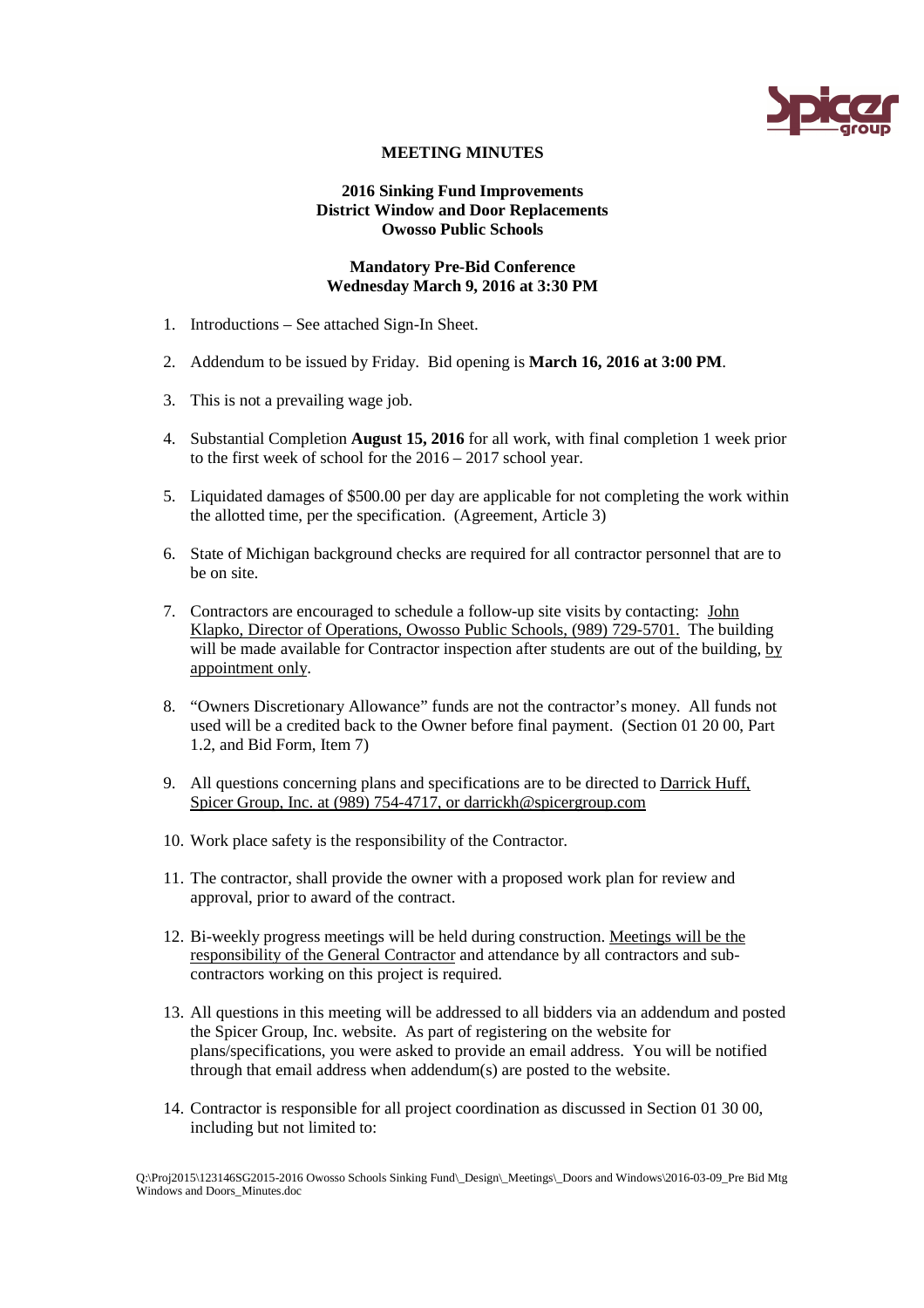- A. Coordinate scheduling, submittals, and Work of the various Sections of specifications to assure efficient and orderly sequence of installation of interdependent construction elements.
- 15. Work shall be performed in non-student occupied areas during school hours with the advanced approval of the school district.
- 16. Review Bid Form and Scope of Work.

# BID FORM

|     |                                            | <b>TOTAL BID</b> | \$         |
|-----|--------------------------------------------|------------------|------------|
| 3.  | Lump Sum Owner's Discretionary Allowance   |                  | 100,000.00 |
| 2.  | Lump Sum District Door Replacements        |                  |            |
| -1. | Lump Sum Middle School Window Improvements |                  |            |

17. Discussion and Question and Answer. A. The payment made to Contractor's will be monthly based on work completed.

18. Adjourn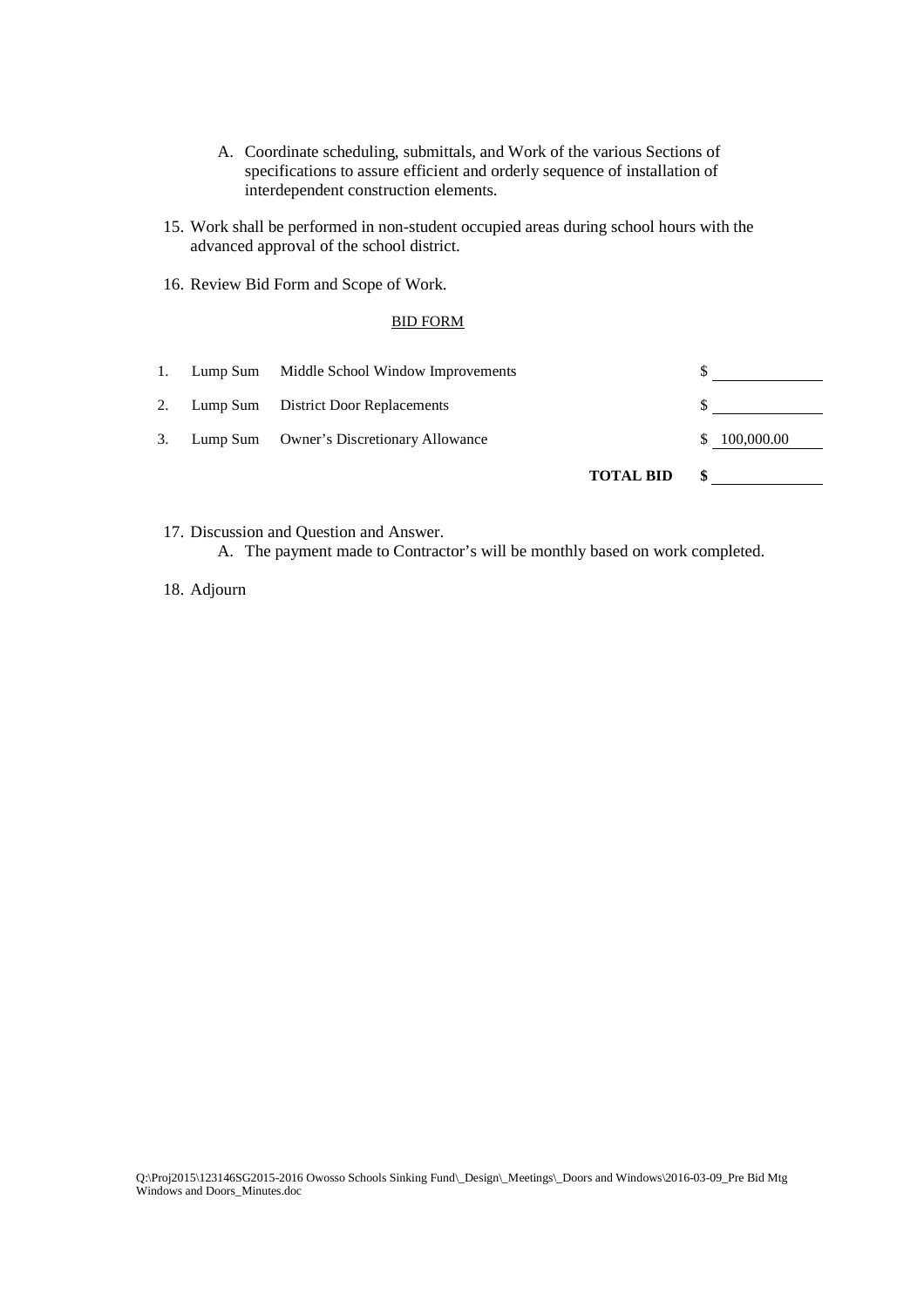# **SIGN-IN SHEET**

# **2016 SINKING FUND IMPROVEMENTS DISTRICT WINDOW AND DOOR REPLACEMENTS OWOSSO PUBLIC SCHOOLS**

# **Wednesday March 9, 2016 Pre Bid Conference at 3:30 p.m.**

# **Please Print Legibly – You won't receive addendum information if we can't read your writing**

|                  | <b>CONTACT NAME</b>   | <b>COMPANY</b>               | <b>E-MAIL</b>             | <b>PHONE NUMBER</b> | <b>FAX NUMBER</b> |
|------------------|-----------------------|------------------------------|---------------------------|---------------------|-------------------|
| $\mathbf{1}$     | <b>Darrick Huff</b>   | Spicer Group, Inc.           | darrickh@spicergroup.com  | 989-754-4717        | 989-754-4440      |
| $\boldsymbol{2}$ | Dave Boersma          | Spicer Group, Inc.           | daveb@spicergroup.com     | 989-754-4717        | 989-754-4440      |
| $\mathbf{3}$     | <b>John Klapko</b>    | <b>Owosso Public Schools</b> | klapkoj@owosso.k12.mi.us  | 989-729-5701        | 989-729-6706      |
| 4                | <b>Eddie Louch</b>    | <b>Axiom Cons.</b>           | dmougrabi@axiomcsgllc.com | 298-763-8948        |                   |
| 5                | <b>Jeremy Dwyer</b>   | <b>Hi-Quality Glass</b>      | jeremydwyer11@gmail.com   | 989-723-7896        | 989-723-7035      |
| 6                | <b>Shaun Thronson</b> | <b>Glazing Solutions</b>     | gsisthronson@tds.net      | 517-625-1011        | 517-625-1013      |
| $\pmb{7}$        | <b>Julie Wright</b>   | <b>Perrin Cons.</b>          | perrin6@frontier.com      | 989-288-6046        | 989-288-2731      |
| 8                | <b>Andy Patrick</b>   | <b>Calvin &amp; Company</b>  | andyp@calvincoinc.com     | 810-239-3524        | 810-239-3534      |
| $\boldsymbol{9}$ |                       |                              |                           |                     |                   |
| 10               |                       |                              |                           |                     |                   |
| 11               |                       |                              |                           |                     |                   |
| 12               |                       |                              |                           |                     |                   |
| 13               |                       |                              |                           |                     |                   |
| 14               |                       |                              |                           |                     |                   |
| 15               |                       |                              |                           |                     |                   |
| 16               |                       |                              |                           |                     |                   |
| 17               |                       |                              |                           |                     |                   |
| 18               |                       |                              |                           |                     |                   |
| 19               |                       |                              |                           |                     |                   |
| 20               |                       |                              |                           |                     |                   |
| 21               |                       |                              |                           |                     |                   |
| 22               |                       |                              |                           |                     |                   |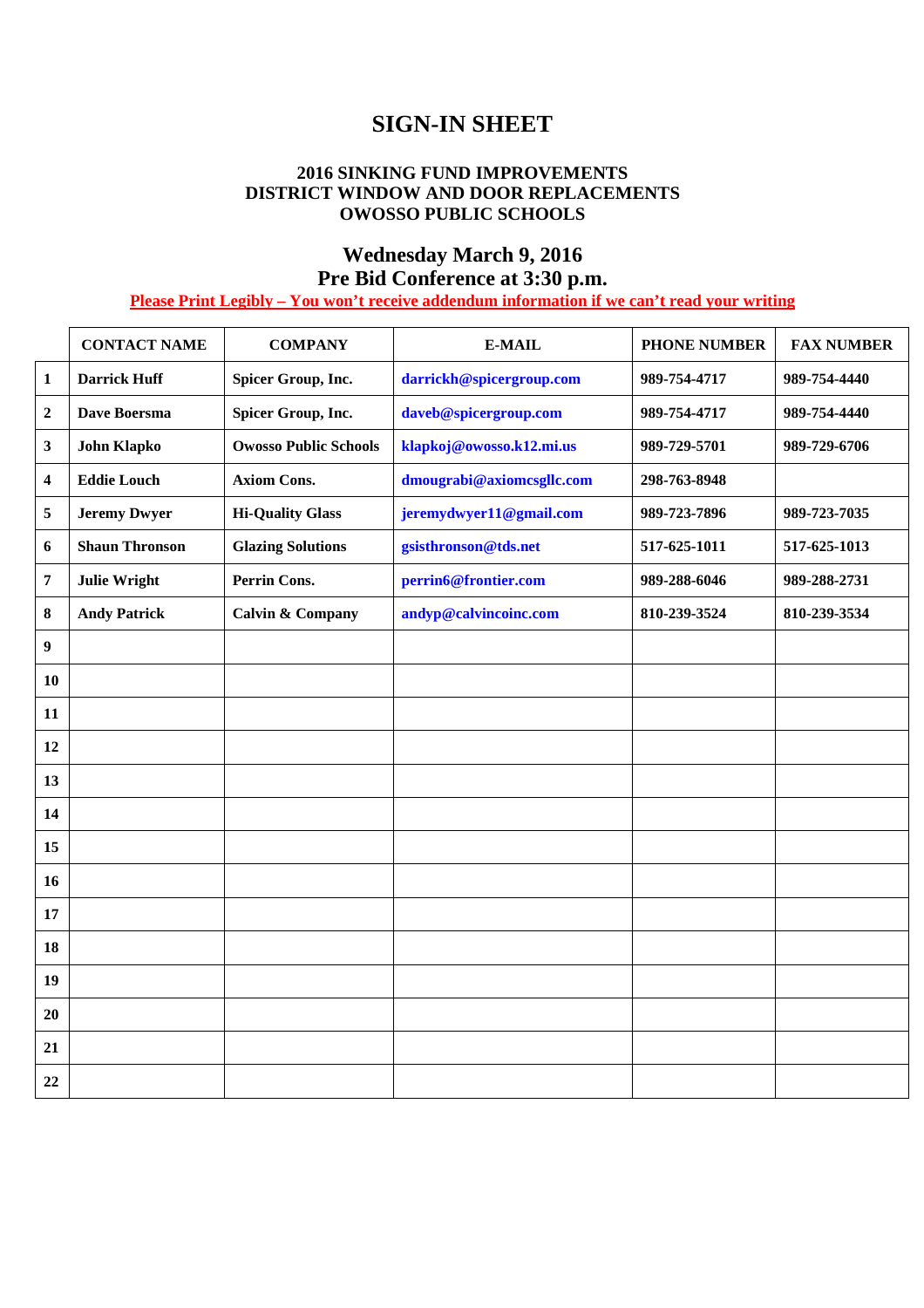# SECTION 08710

# **DOOR HARDWARE**

#### PART 1 GENERAL  $\mathbf{1}$

- Refer to "General and Special Conditions", and "Instructions to Bidders", Division 1 of  $1.1$ Specifications. Requirements of these Sections and the project drawings shall govern work in this section.
- Work Included: 1.2
	- Furnish all items of Finish Hardware specified, scheduled, shown or required herein A. except those items specifically excluded from this section of the specification.
	- Related work:  $B.$ 
		- Division 00 00 00 Procurement and Contracting Requirements 1.
		- Division  $01000 -$ General Requirements  $\overline{2}$ .
		- 3. Division 06 00 00 - Wood, Plastics, and Composites
		- Division  $08000 -$ Openings  $4.$
		- Division  $10000 -$ Specialties 5.
		- Division  $110000 -$  Equipment 6.
		- Division  $260000 -$ Electrical  $7<sub>1</sub>$
		- Division  $270000 -$ Communications 8.
		- Division 28 00 00 Electronic Safety and Security  $9<sub>1</sub>$
- 1.3 **Quality Assurance** 
	- A. Requirements of Regulatory Agencies:
		- 1. Furnish finish hardware to comply with the requirements of laws, codes, ordinances, and regulations of the governmental authorities having jurisdiction where such requirements exceed the requirements of the Specifications.
		- Furnish finish hardware to comply with the requirements of the regulations for 2. public building accommodations for physically handicapped persons of the governmental authority having jurisdiction and to comply with Americans with Disabilities Act.
		- Provide hardware for fire-rated openings in compliance with NFPA 80 and state 3. and local building code requirements. Provide only hardware that has been tested and listed by UL for types and sizes of doors required and complies with requirements of door and door frame labels.
	- $B.$ Hardware Supplier:
		- Shall be an established firm dealing in contract builders' hardware. He must 1. have adequate inventory, qualified personnel on staff and be located within 100 miles of the project. The distributor must be a factory-authorized dealer for all materials required. The supplier shall be or have in employment an Architectural Hardware Consultant (AHC).
	- C. Manufacturer:
		- Obtain each type of hardware (latch and locksets, hinges, closers, etc.) from a 1. single manufacturer, although several may be indicated as offering products complying with requirements.
		- Provide electrified door hardware from same manufacturer as mechanical door 2. hardware, unless otherwise indicated.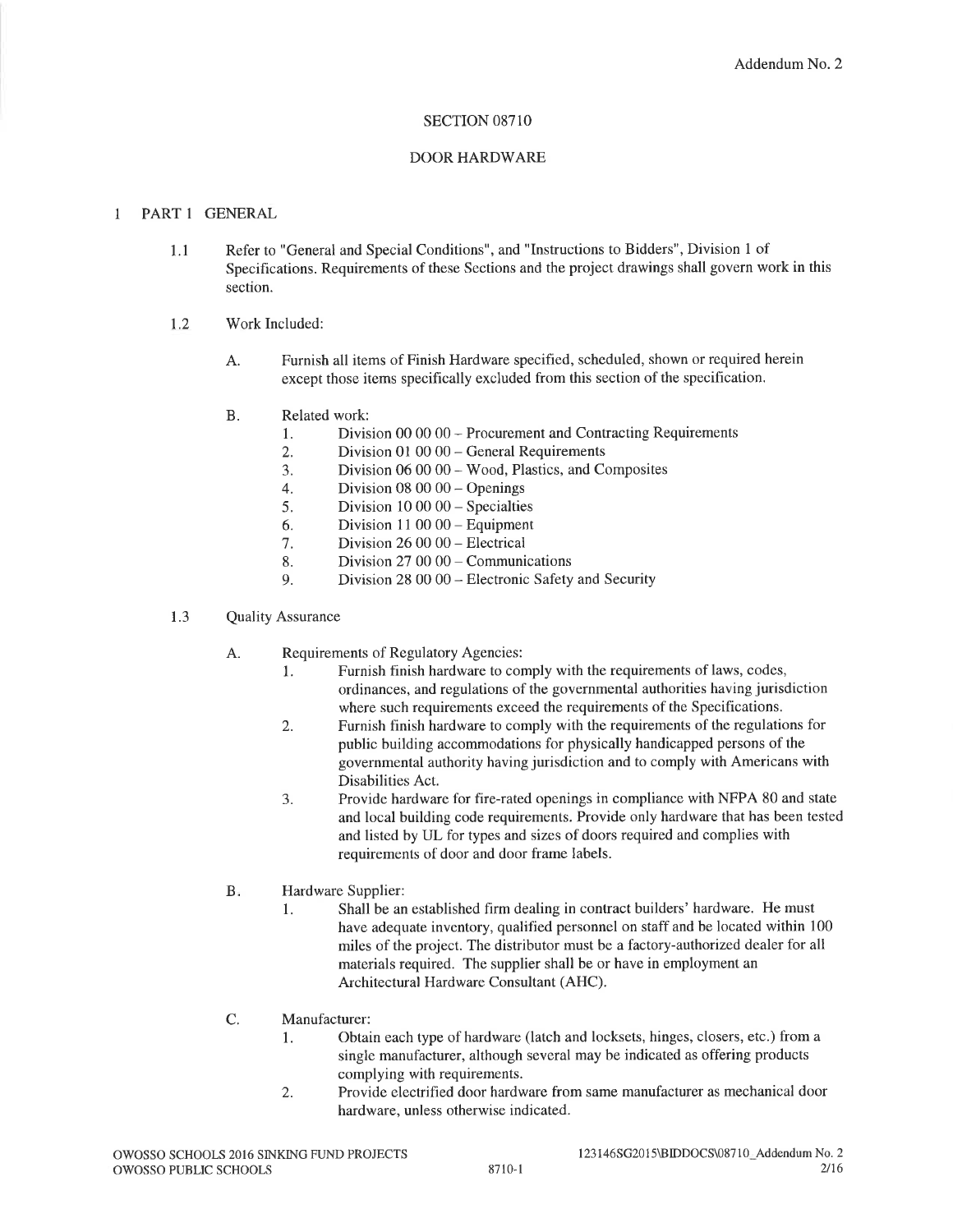#### Submittals:  $1.4$

### Hardware Schedule  $\mathbf{A}$

- Submit number of Hardware Schedules as directed in Division 1.  $\mathbf{1}$
- Follow guidelines established in Door & Hardware Institute Handbook (DHI) 2. Sequence and Format for the Hardware Schedule unless noted otherwise.
- Schedule will include the following:  $\overline{3}$ .
	- Door Index including opening numbers and the assigned Finish  $\mathbf{a}$ Hardware set.
	- Preface sheet listing category only and manufacturer's names of items  $<sub>b</sub>$ </sub> being furnished as follows:

| <b>CATEGORY</b>    | <b>SPECIFIED</b> | <b>SCHEDULED</b> |
|--------------------|------------------|------------------|
| <b>Hinges</b>      | Manufacturer A   | Manufacturer B   |
| Lock sets          | Manufacturer X   | Manufacturer X   |
| <b>Kick Plates</b> | Open             | Manufacturer Z   |

- Hardware Locations: Refer to Article 3.1 B.2 Locations.  $\mathbf{C}.$
- Opening Description: Single or pair, number, room locations, hand,  $\mathbf{d}$ . active leaf, degree of swing, size, door material, frame material, and UL listing.
- Hardware Description: Quantity, category, product number, fasteners, e. and finish.
- Headings that refer to the specified Hardware Set Numbers.  $f_{\cdot}$
- Scheduling Sequence shown in Hardware Sets. g.
- Product data of each hardware item, and shop drawings where required, h. for special conditions and specialty hardware.
- Electrified Hardware system operation description. i.
- "Vertical" scheduling format only. "Horizontal" schedules will be j. returned "Not Approved."
- k. Typed Copy.
- Double-Spacing.  $\mathbf{1}$ .
- $8-1/2 \times 11$  inch sheets  $m$ .
- U.S. Standard Finish symbols or BHMA Finish symbols. n.
- **B.** Product Data:
	- 1. Submit, in booklet form Manufacturers Catalog cut sheets of scheduled hardware.
	- 2. Submit product data with hardware schedule.
- $C_{\cdot}$ Samples:
	- Prior to submittal of the final hardware schedule and prior to final ordering of 1. finish hardware, submit one sample, if required, of each type of exposed hardware unit, finished as required and tagged with full description for coordination with schedule.
	- Samples will be returned to the supplier. Units, which are acceptable and remain  $2.$ undamaged through submittal, review and field comparison procedures may, after final check of operation, be used in the work, within limitations of keying coordination requirements.
- D. Key Schedule:
	- Submit detailed schedule indicating clearly how the Owner's final keying  $1.$ instructions have been followed.
	- 2. Submit as a separate schedule.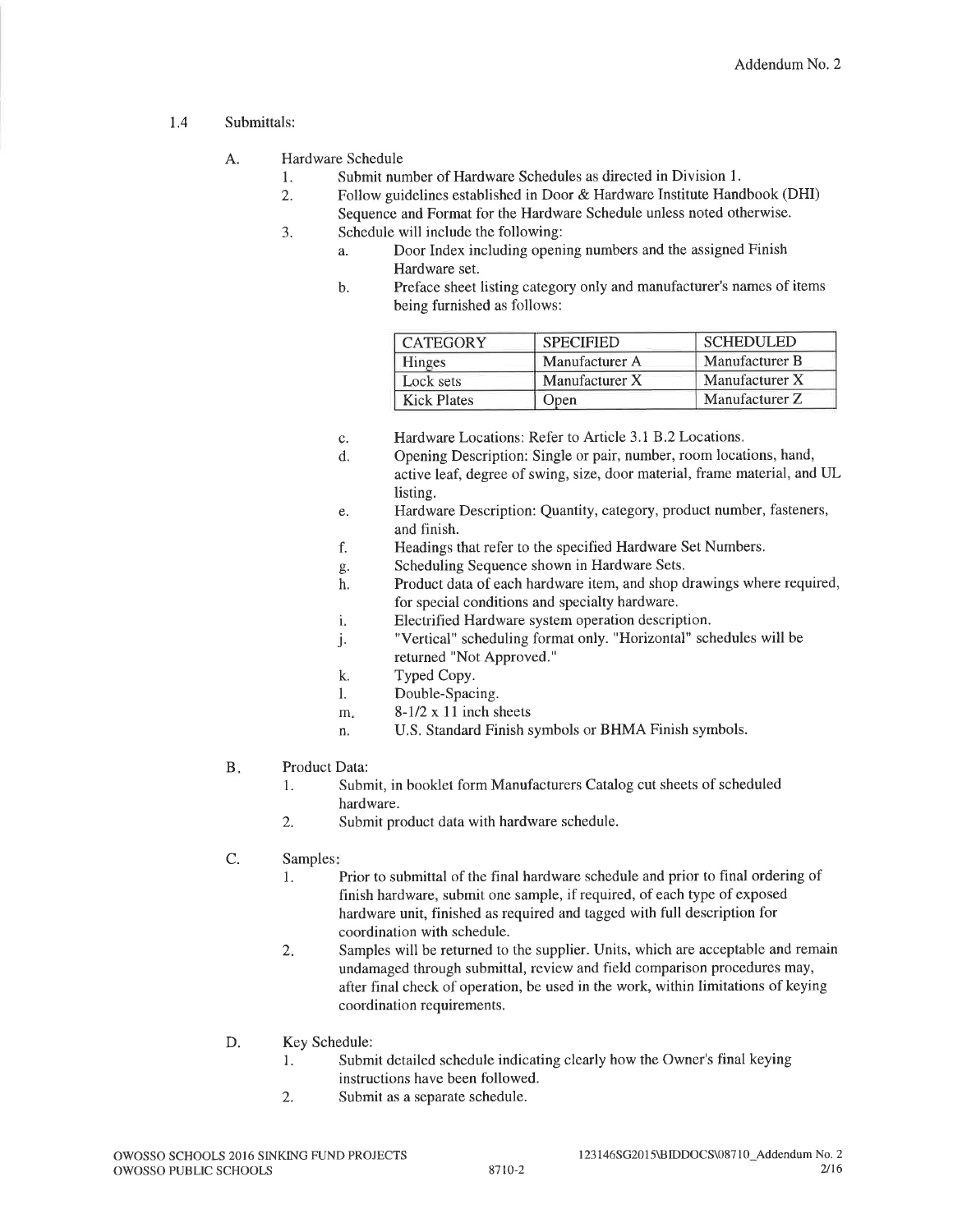- Submit to General Contractor/Construction Manager, the factory order acknowledgement  $E.$ numbers for the various hardware items to be used on the project. The factory order acknowledgement numbers shall help to facilitate and expedite any service that may be required on a particular hardware item. General Contractor/Construction Manager shall keep these order acknowledgement numbers on file in the construction trailer.
- $1.5$ Product Delivery, Storage, and Handling:
	- Label each item of hardware with the appropriate door number and Hardware Schedule A. heading number, and deliver to the installer so designated by the contractor.
- Warranties: 1.6
	- $A<sub>1</sub>$ Refer to Division 1 for warranty requirements.
	- During the warranty period, replace defective work, including labor, materials and other  $\mathbf{B}$ . costs incidental to the work. Replace work found to be defective as defined in the General Conditions.

#### $\overline{2}$ PART 2 PRODUCT

- Furnish each category with the products of only one manufacturer unless specified otherwise; this  $2.1$ requirement is mandatory whether various manufacturers are listed or not.
- Provide the products of manufacturer designated or if more than one manufacturer is listed, the  $2:2$ comparable product of one of the other manufacturers listed. Where only one manufacturer or product is listed, it is understood that this is the owner's Building Standard and "no substitution" is allowed.
	- A. Hinges:
		- $1.$ Furnish hinges of class and size as listed in sets.
		- $2.$ Numbers used are Ives (IVE).
		- Products of a BHMA member are acceptable.  $3.$
	- $B.$ Continuous Gear Hinge:
		- 6063-T6 aluminum alloy, anodized finish (cap on entire hinge painted if  $\mathbf{1}$ specified). Manufacture to template, uncut hinges non-handed, pinless assembly, three interlocking extrusions, full height of door and frame, lubricated polyacetal thrust bearing, fasteners 410 stainless steel plated and hardened. All hinge profiles to be manufactured to template bearing locations, with standard duty bearing configurations at 5-1/8" spacing with a minimum of 16 bearings: and heavy duty at 2-9/16" spacing with a minimum of 32 bearings. Anodizing of material shall be done after fabrication of components so that all bearing slots are anodized.
		- Length:  $1$ " less than door opening height. Fastener 12-24 x  $1/2$ " #3 Phillips 2. keen form stainless steel self-tapping at aluminum and hollow metal doors, 12-1/2" #3 Philips, flathead full thread at wood doors.
		- Furnish fire rated hinges "FR" at labeled openings. 3.
		- Numbers used are Ives.  $\overline{4}$ .
			- For Hollow Metal frames:  $\mathbf{a}$ 
				- $Ives 224HD$  $1)$
			- For Aluminum frames;  $<sub>b</sub>$ </sub>
				- $1)$ Ives 112HD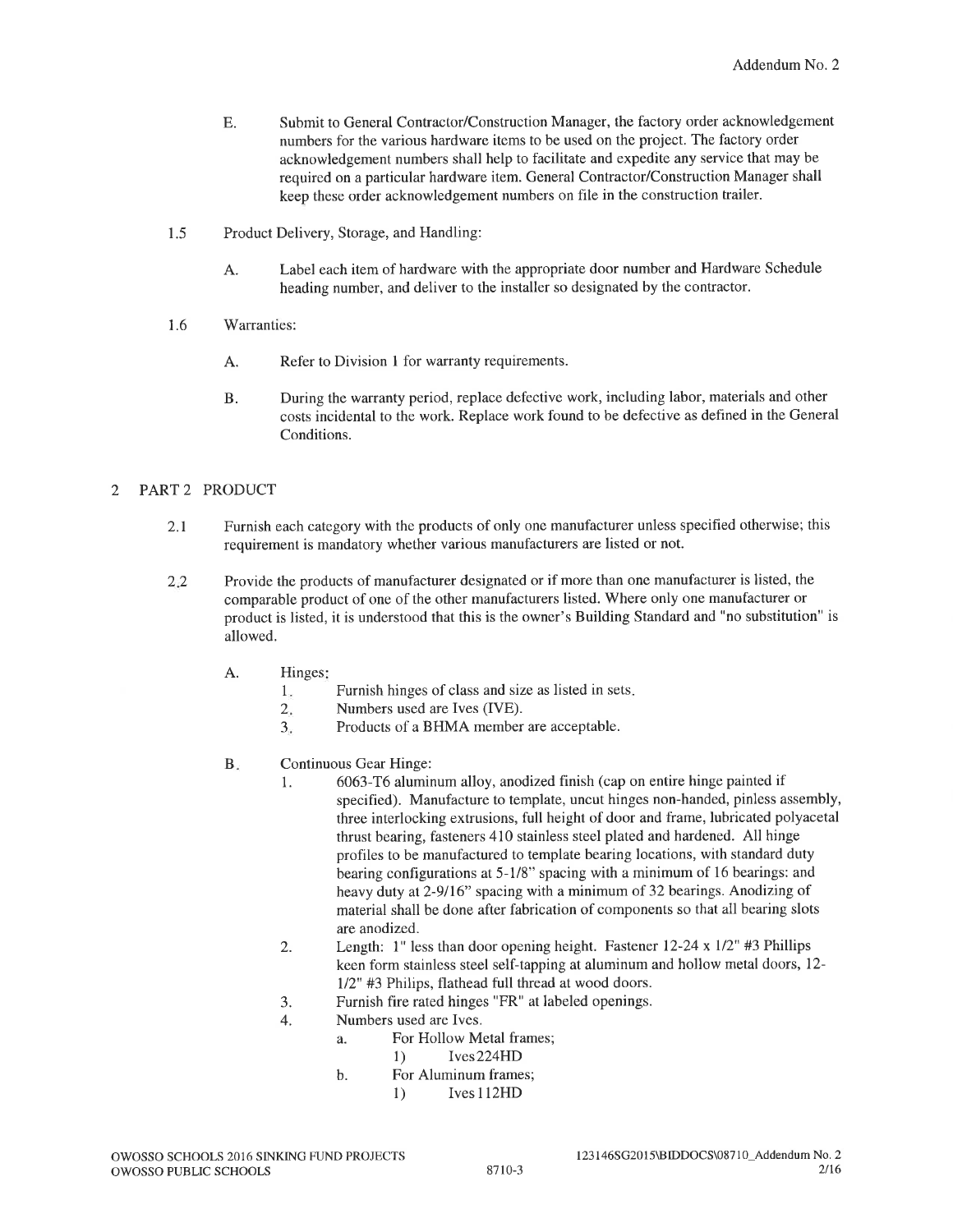- $C_{\star}$ Locksets and Latchsets - Mortise Type:
	- Locksets shall be manufactured from heavy gauge steel, minimum lockcase 1. thickness 1/8", containing components of steel with a zinc dichromate plating for corrosion resistance.
	- Locks are to have a standard  $2\frac{3}{4}$ " backset with a full  $\frac{3}{4}$ " throw two-piece  $\overline{2}$ . stainless steel mechanical anti-friction latchbolt. Deadbolt shall be a full 1" throw, constructed of stainless steel.
	- Lockcase shall be easily handed without chassis disassembly by removing  $3.$ handing screw on lockcase and installing in opposite location on reverse side. Changing of door hand bevel from standard to reverse hand shall be done by removing the lockcase scalp plate, and pulling and rotating the latchbolt 180 degrees.
	- $\overline{4}$ . Lock trim shall be through-bolted to the door to assure correct alignment and proper operation. Lever trim shall have external spring cage mechanism to assist in support of the lever weight. Thumb turns shall have "EZ" thumbturn equal to IR-Schlage L583-363.
	- Function numbers are IR-Schlage.  $\overline{5}$ .
		- IR-Schlage L9000 a.
	- 6. Lockset Trim:
		- IR-Schlage06N a.
	- Provide strikes with extended lips where required to protect trim from being 7. marred by latch bolt. Provide strike lips that do not project more than 1/8" beyond door frame trim at single doors and have 7/8" lip to center at pairs of  $1-3/4$ " doors.
- D. **Exit Devices:** 
	- Exit devices shall be touchpad style, fabricated of brass, bronze, stainless steel, 1. or aluminum, plated to the standard architectural finishes to match the balance of the door hardware.
	- All exit devices shall incorporate a fluid damper, which decelerates the touchpad 2. on its return stroke and eliminates noise associated with exit device operation. Touchpad shall extend a minimum of one half of the door width. All latchbolts to be deadlatching type, with a self-lubricating coating to reduce wear.
	- End-cap will be sloped to deflect any impact from carts and they shall be flush 3. with the external mechanism case. End caps that overlap and project above the mechanism case are unacceptable. End cap shall utilize a two-point attachment to the mounting bracket.
	- Touchpad shall match exit device finish, and shall be stainless steel for US26,  $\overline{4}$ . US26D, US28, US32, and US32D finishes. Only compression springs will be used in devices, latches, and outside trims or controls.
	- Plastic templates shall be included with each exit device to facilitate a quick, 5. easy and accurate installation.
	- Strikes shall be roller type and come complete with a locking plate to prevent 6. movement.
	- 7. All rim and vertical rod exit devices shall have passed a 5 million(5,000,000) cycle test based on ANSI A156.3, 1994, Grade 1 test standards and certified by an independent testing lab.
	- 8. All mortise exit devices shall have passed a 10 million(10,000,000)cycle test based on ANSI A156.3, 1994, Grade 1 test standards and certified by an independent testing lab.
	- Exit devices shall be UL listed panic exit hardware. All exit devices for fire 9. rated openings shall be UL labeled fire exit hardware.
	- 10. Lever trim for exit devices shall be vandal-resistant type, which will travel to a 90-degree down position when more than 35 pounds of torque are applied, and which can easily be re-set.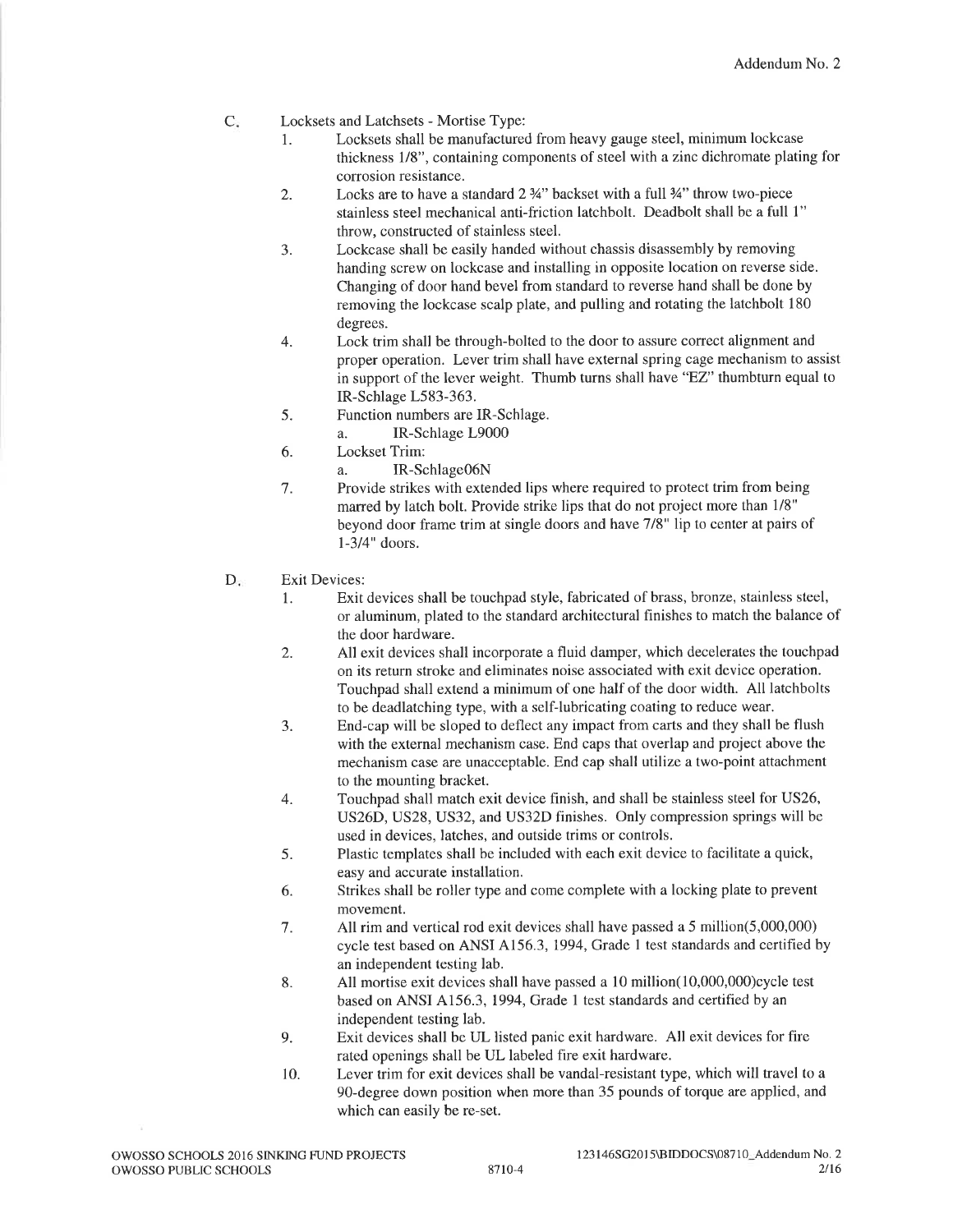- IR-Von Duprin 35A Series. Series and function numbers as listed in sets.  $11.$
- 12. Trim:
	- As specified in sets.  $\mathbf{a}$
	- Levers to match lockset design where specified.  $<sub>b</sub>$ </sub>
- E. Push and Pull Hardware:
	- Pull, Offset: One inch round rod, 90 degree offset, 12 inch centers. 1.
	- Manufacturer: Provide push and pull hardware from any member of B.H.M.A.  $2.$
- $\overline{F}$ . Closers:
	- Door closers shall have fully hydraulic, full rack and pinion action with a high  $1.$ strength cast iron cylinder. Cylinder body shall be 1 1/2" in diameter, and double heat treated pinion shall be 11/16" in diameter with double D slab drive arm connection.
	- Hydraulic fluid shall be of a type requiring no seasonal closer adjustment for  $\overline{2}$ . temperatures ranging from 120 degrees  $F$  to  $-30$  degrees  $F$ .
	- Spring power shall be continuously adjustable over the full range of closer sizes, 3. and allow for reduced opening force for the physically handicapped. Hydraulic regulation shall be by tamper-proof, non-critical valves. Closers shall have separate adjustment for latch speed, general speed, and backcheck.
	- All closers shall have solid forged steel main arms (and forged forearms for  $\overline{4}$ . parallel arm closers).
	- All surface mounted mechanical closers shall be certified to exceed ten million 5. (10,000,000) full load cycles by a recognized independent testing laboratory.
	- Closers will have Powder coating finish certified to exceed 100 hours salt spray 6. testing by ETL, an independent testing laboratory used by BHMA for ANSI certification.
	- $7.$ Refer to door and frame details and furnish accessories such as drop plates, panel adapters, spacers and supports as required to correctly install door closers. State degree of door swing in the hardware schedule.
	- 8. IR-LCN Series as listed in sets.
- $G_{\star}$ Overhead Holders and Stops:
	- Type, function and fasteners must be same as Glynn-Johnson specified. Size per 1. manufacturer's selector chart. Plastic end caps, hold open mechanisms and shock blocks are not allowed. End caps must be finished same as balance of unit.
	- Manufacture products using base material of Brass/Bronze for US3, US4, &  $2.$ US10B finished products and 300 Stainless Steel for US32 & US32D finished products.
	- Type, function, and fasteners must be the same as Glynn-Johnson specified. Size 3. per manufacturer's selector chart.
		- IR-Glynn-Johnson a.
- Η. **Kick Plates:** 
	- Furnish .050 inches thick, beveled three sides, 10" high x door width less 2" at  $\mathbf{1}$ . single doors and less 1" at pairs. Where glass or louvers prevent this height, supply with height equal to height of bottom rail less 2".
	- $\overline{2}$ . Any BHMA manufacturing product meeting above is acceptable.
- I. Wall Stops:
	- Length to exceed projection of all other hardware. Provide with threaded studs  $\mathbf{1}$ and expansion shields for masonry wall construction. Install with slope on top,
		- IR-IvesWS33 a.
		- BHMAL12011 or L12021  $\mathbf b$ .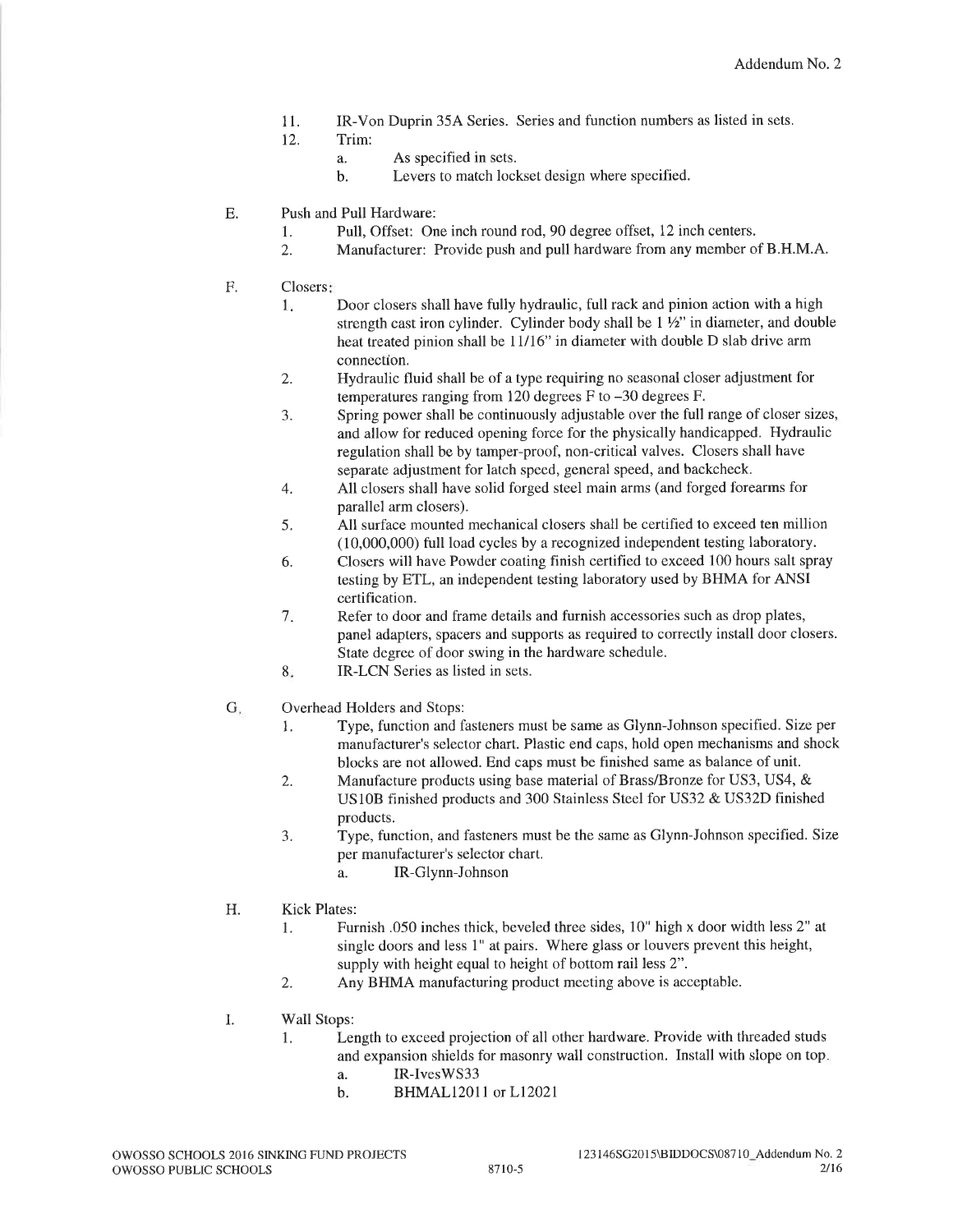- $\mathbf{J}_{\star}$ Thresholds:
	- $1/2$ " high 5" wide. Cope at jambs.  $\mathbf{1}$ .
	- Furnish full wall opening width when frames are recessed.  $\overline{2}$ .
	- Cope in front of mullions if thresholds project beyond door faces. 3.
	- Furnish with non-ferrous Stainless Steel Screws and Lead Anchors.  $\overline{4}$ .
		- National Guard as listed in sets  $\mathbf{a}$
		- Equal of Zero or Reese  $<sub>b</sub>$ .</sub>
- $K_{\cdot}$ Door Sweeps:
	- **Surface Sweeps:**  $\mathbf{1}$ .
		- National Guard as listed in sets  $\mathbf{a}$
		- $<sub>b</sub>$ .</sub> Equal by Zero or Reese
- L. Weather-stripping:
	- $\mathbf{1}$ . Apply to head and jamb stops.
	- $\overline{2}$ . Solid Bar stock all sides
		- National Guard as listed in sets  $\overline{a}$ .
		- Equal by Zero or Reese  $h$ .
- M. Miscellaneous:
	- Furnish items not categorized in the above descriptions but specified by  $\mathbf{1}$ . manufacturer's names in Hardware Sets.
- N. Fasteners:
	- Furnish fasteners of the proper type, size, quantity and finish. Use machine 1. screws and expansion shields for attaching hardware to concrete or masonry, and wall grip inserts at hollow wall construction. Furnish machine screws for attachment to reinforced hollow metal doors and frames and reinforced aluminum doors and frames. Furnish full thread wood screws for attachment to solid wood doors and frames. "TEK" type screws are not acceptable.
	- Sex bolts will not be permitted on reinforced metal doors or wood doors  $\overline{2}$ . where blocking is specified.
- Finishes:  $2.3$ 
	- Generally, Dull Chrome, US26D / BHMA 626. Provide finish for each item as indicated A. in sets.
- $2.4$ Templates and Hardware Location:
	- A. Furnish hardware made to template. Supply required templates and hardware locations to the door and frame manufacturers.
	- Furnish metal template to frame/door supplier for continuous hinge. **B.**
	- Refer to Article 3.1 B.2, Locations, and coordinate with templates.  $C_{\cdot}$
- $2.5$ Cylinders and Keying:
	- All cylinders for this project will be supplied by one supplier regardless of door type and  $A<sub>1</sub>$ location.
	- The Finish Hardware supplier will meet with Architect and/or Owner to finalize keying **B.** requirements and obtain keying instructions in writing.
		- Supplier shall include the cost of this service in his proposal. 1.

8710-6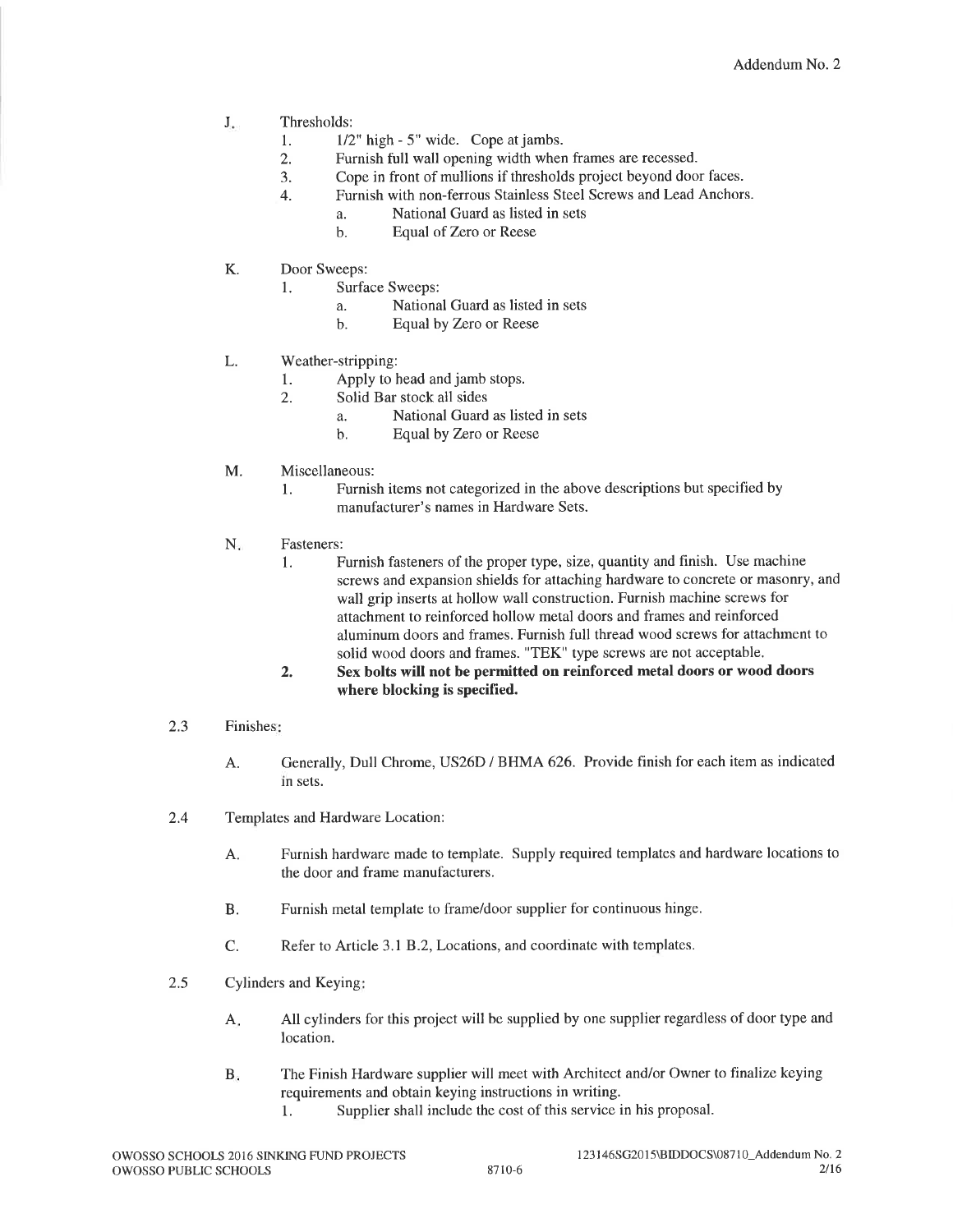- C. Provide a cylinder for all hardware components capable of being locked.
- Provide cylinders master and grand master keyed according to Owner's instructions. D. Provide change keys, master keys and grand master keys as required by Owner.

### PART 3 EXECUTION 3

- $3.1$ Installation
	- A. General:
		- Install hardware according to manufacturers installations and template  $\mathbf{1}$ . dimensions. Attach all items of finish hardware to doors, frames, walls, etc. with fasteners furnished and required by the manufacture of the item.
		- Provide blocking/reinforcement for all wall mounted Hardware.  $2.$
		- Reinforced hollow metal doors and frames and reinforced aluminum door and  $3.$ frames will be drilled and tapped for machine screws.
		- Continuous gear hinges attached to hollow metal doors and frames and  $4.$ aluminum doors and frames: 12-24 x 1/2" #3 Phillips Keenform self-tapping. Use  $#13$  or  $3/16$  drill for pilot.
		- Continuous Gear Hinges require continuous mortar guards of foam or cardboard 5.  $1/2$ " thick x frame height, applied with construction adhesive.
		- Install weather-strip gasket prior to parallel arm closer bracket, rim exit device 6. or any stop mounted hardware. Gasket to provide a continuous seal around perimeter of door opening. Allow for gasket when installing finish hardware. Door closers will require special templating. Exit devices will require adjustment in backset.
	- Locations:  $B<sub>1</sub>$ 
		- Dimensions are from finish floor to center line of items. 1.
		- Include this list in Hardware Schedule.  $2.$

### **CATEGORY**

# **DIMENSION**

| Door Manufacturer's Standard |
|------------------------------|
| Door Manufacturer's Standard |
| Per Template                 |
| Suitable for Exit Devices    |
| At Head                      |
|                              |

- $C_{\cdot}$ Field Quality Inspection:
	- Provide the services of a representative to inspect material furnished and its  $\mathbf{1}$ . installation and is adjustment, and to instruct the Owner's personnel in adjustment, care and maintenance of hardware.
	- Locksets and exit devices shall be inspected by the finish hardware supplier after 2. installation and after the HVAC system is in operation and balanced, to insure correct installation and proper operation.
	- 3. Closers shall be inspected by the finish hardware supplier after installation and after the HVAC system is in operation and balanced, to insure correct installation and proper operation.
	- The finish hardware supplier shall prepare a written report stating compliance, 4. and also recording locations and kinds of noncompliance. The original report shall be forwarded to the Architect with copies to the Contractor, hardware installer and building owner.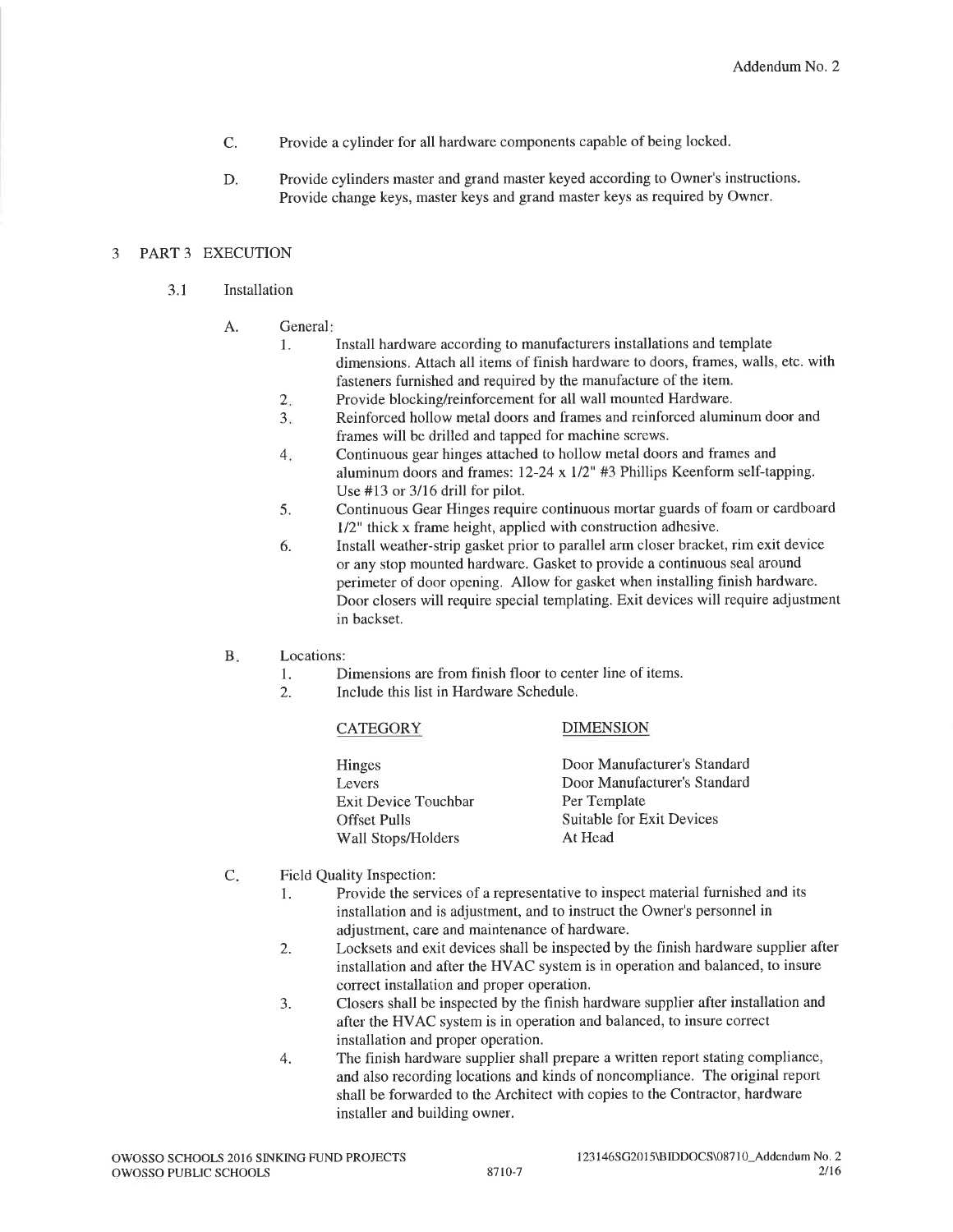#### D. Technical and Warranty Information:

- $\mathbf{1}$ . At the completion of the project, the technical and warranty information coalesced and kept on file by the General Contractor/Construction Manager shall be given to the Owner or Owner's Agent. In addition to both the technical and warranty information, all factory order acknowledgement numbers supplied to the General Contractor/Construction Manager during the construction period shall be given to the Owner or Owner's Agent. The warranty information and factory order acknowledgement numbers shall serve to both expedite and properly execute any warranty work that may be required on the various hardware items supplied on the project.
- Submit to General Contractor/Construction Manager, two copies each of parts 2. and service manuals and two each of any special installation or adjustment tools. Include for locksets, exit devices, door closers and any electrical products.
- $3.2$ Hardware Sets:

# HARDWARE SET NO. 01

# **EACH TO HAVE:**

| 2 | EA         | CONT. HINGE            | 112HD                  | 628 | IVE        |
|---|------------|------------------------|------------------------|-----|------------|
|   | EA         | <b>KEYED REMOVABLE</b> | <b>KR4954-STAB</b>     | 689 | <b>VON</b> |
|   |            | <b>MULLION</b>         |                        |     |            |
|   | EA         | <b>PANIC HARDWARE</b>  | 98-EO                  | 626 | VON        |
|   | ΕA         | <b>PANIC HARDWARE</b>  | 98-NL-OP-110MD         | 626 | <b>VON</b> |
| 2 | EA         | <b>CYLINDER</b>        | (MATCH EXIST'G SYSTEM) | 626 |            |
| 2 | EA         | 90 DEG OFFSET PULL     | 8190HD 12" O           | 630 | IVE.       |
| 2 | EA         | SURFACE CLOSER         | 4111 SCUSH             | 689 | <b>LCN</b> |
|   | <b>SET</b> | <b>SEAL</b>            | (BY DOOR & FRAME MFR)  |     |            |
|   | EA         | <b>MULLION SEAL</b>    | 8780N                  | N   | <b>ZER</b> |
| 2 | EA         | <b>DUST PLUG</b>       | 2541                   |     | <b>ZER</b> |
| 2 | EΑ         | <b>DOOR SWEEP</b>      | 8192AA                 | AΑ  | <b>ZER</b> |
|   | EА         | THRESHOLD              | 655A-V3-MSLA-10        | A   | <b>ZER</b> |
|   |            |                        |                        |     |            |

# HARDWARE SET NO. 02

# **EACH TO HAVE:**

| 2 | EA | CONT. HINGE            | 224HD                  | 628 | <b>IVE</b> |
|---|----|------------------------|------------------------|-----|------------|
|   | EA | <b>KEYED REMOVABLE</b> | <b>KR4954-STAB</b>     | 689 | <b>VON</b> |
|   |    | <b>MULLION</b>         |                        |     |            |
|   | EA | <b>PANIC HARDWARE</b>  | 98-EO                  | 626 | <b>VON</b> |
|   | EA | <b>PANIC HARDWARE</b>  | 98-NL-OP-110MD         | 626 | <b>VON</b> |
| 2 | EA | <b>CYLINDER</b>        | (MATCH EXIST'G SYSTEM) | 626 |            |
|   | EA | <b>DOOR PULL</b>       | VR910 DT               | 630 | <b>IVE</b> |
|   | EA | <b>DOOR PULL</b>       | <b>VR910 NL</b>        | 630 | <b>IVE</b> |
| 2 | EA | <b>SURFACE CLOSER</b>  | 4111 SCUSH             | 689 | <b>LCN</b> |
|   |    |                        | ST-1586                |     |            |
| 2 | EA | <b>KICK PLATE</b>      | 8400 10" X 2" LDW B-CS | 630 | <b>IVE</b> |
|   | EA | <b>GASKETING</b>       | 429A                   | A   | <b>ZER</b> |
|   | EA | <b>MULLION SEAL</b>    | 8780N                  | N   | ZER        |
| 2 | EA | <b>DUST PLUG</b>       | 2541                   |     | <b>ZER</b> |
| 2 | EA | DOOR SWEEP             | 8192AA                 | AA  | ZER        |
|   | EA | <b>THRESHOLD</b>       | 655A-V3-MSLA-10        | A   | ZER        |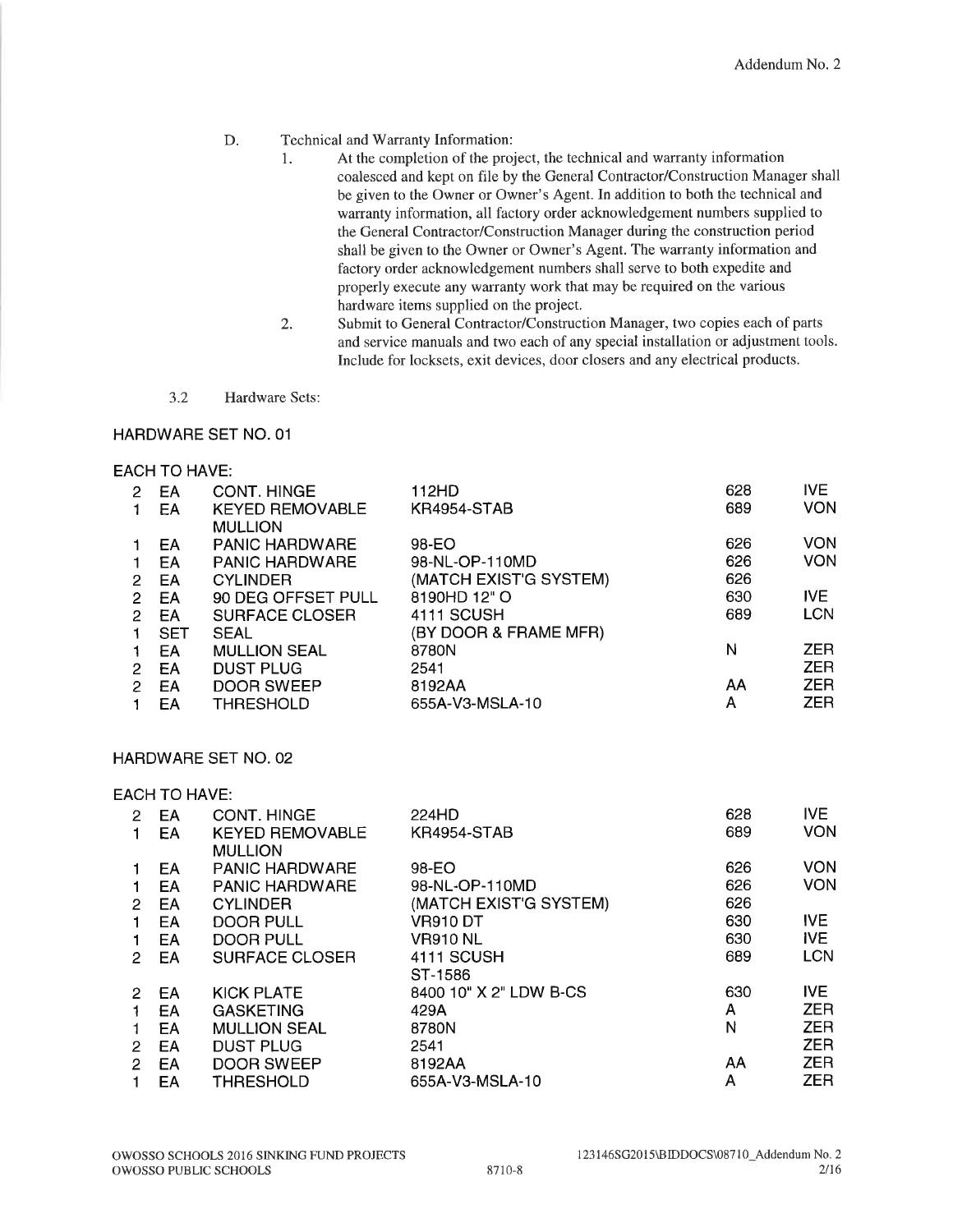# HARDWARE SET NO. 03

# **EACH TO HAVE:**

|   | EA | CONT. HINGE           | 224HD                  | 628 | IVE.       |
|---|----|-----------------------|------------------------|-----|------------|
|   | ËΑ | <b>PANIC HARDWARE</b> | 98-NL-OP-110MD         | 626 | <b>VON</b> |
|   | ΕA | <b>CYLINDER</b>       | (MATCH EXIST'G SYSTEM) | 626 |            |
|   | EA | <b>DOOR PULL</b>      | <b>VR910 NL</b>        | 630 | IVE.       |
|   | EA | <b>SURFACE CLOSER</b> | 4111 SCUSH             | 689 | <b>LCN</b> |
|   |    |                       | ST-1586                |     |            |
|   | EA | <b>KICK PLATE</b>     | 8400 10" X 2" LDW B-CS | 630 | IVE.       |
|   | EΑ | <b>GASKETING</b>      | 429A                   | A   | <b>ZER</b> |
| 2 | EA | <b>DUST PLUG</b>      | 2541                   |     | <b>ZER</b> |
|   | EА | <b>DOOR SWEEP</b>     | 8192AA                 | AA  | <b>ZER</b> |
|   | EА | THRESHOLD             | 655A-V3-MSLA-10        | A   | <b>ZER</b> |

### HARDWARE SET NO. 04

### **EACH TO HAVE:**

| 2              | EA         | CONT. HINGE           | 112HD                  | 628 | <b>IVE</b> |
|----------------|------------|-----------------------|------------------------|-----|------------|
|                |            | <b>PANIC HARDWARE</b> | 98-EO                  | 626 | <b>VON</b> |
|                | EA         |                       |                        |     |            |
|                | ΕA         | <b>PANIC HARDWARE</b> | 98-NL-OP-110MD         | 626 | <b>VON</b> |
|                | EA         | <b>CYLINDER</b>       | (MATCH EXIST'G SYSTEM) | 626 |            |
| 2.             | EA         | 90 DEG OFFSET PULL    | 8190HD 12" O           | 630 | IVE.       |
| 2              | EA         | <b>SURFACE CLOSER</b> | 4111 SCUSH             | 689 | <b>LCN</b> |
| 2              | <b>SET</b> | <b>SEAL</b>           | (BY DOOR & FRAME MFR)  |     |            |
|                | EA         | <b>DUST PLUG</b>      | 2541                   |     | ZER.       |
| 2              | EA         | DOOR SWEEP            | 8192AA                 | AA  | <b>ZER</b> |
| $\overline{2}$ | ЕA         | <b>THRESHOLD</b>      | 655A-V3-MSLA-10        | А   | <b>ZER</b> |

# HARDWARE SET NO. 05

# **EACH TO HAVE:**

| 2 | EA | <b>CONT. HINGE</b>    | 224HD                  | 628 | IVE.       |
|---|----|-----------------------|------------------------|-----|------------|
|   | EA | <b>PANIC HARDWARE</b> | 98-EO                  | 626 | <b>VON</b> |
|   | EA | <b>PANIC HARDWARE</b> | 98-NL-OP-110MD         | 626 | <b>VON</b> |
|   | EA | <b>CYLINDER</b>       | (MATCH EXIST'G SYSTEM) | 626 |            |
|   | EA | DOOR PULL             | VR910 DT               | 630 | IVE.       |
|   | EA | DOOR PULL             | <b>VR910 NL</b>        | 630 | IVE.       |
| 2 | EA | <b>SURFACE CLOSER</b> | 4111 SCUSH             | 689 | <b>LCN</b> |
|   |    |                       | ST-1586                |     |            |
| 2 | EA | <b>KICK PLATE</b>     | 8400 10" X 2" LDW B-CS | 630 | IVE.       |
| 2 | EA | <b>GASKETING</b>      | 429A                   | А   | <b>ZER</b> |
| 4 | EA | <b>DUST PLUG</b>      | 2541                   |     | <b>ZER</b> |
| 2 | EA | DOOR SWEEP            | 8192AA                 | AA  | <b>ZER</b> |
| 2 | EA | <b>THRESHOLD</b>      | 655A-V3-MSLA-10        | A   | ZER.       |
|   |    |                       |                        |     |            |

# HARDWARE SET NO. 06

### **EACH TO HAVE:**

| 2 EA | CONT HINGE            | 112HD.         | 628 | JVF        |
|------|-----------------------|----------------|-----|------------|
| 1 FA | <b>PANIC HARDWARE</b> | 98-EO          | 626 | <b>VON</b> |
| 1 FA | <b>PANIC HARDWARE</b> | 98-NL-OP-110MD | 626 |            |

ß.